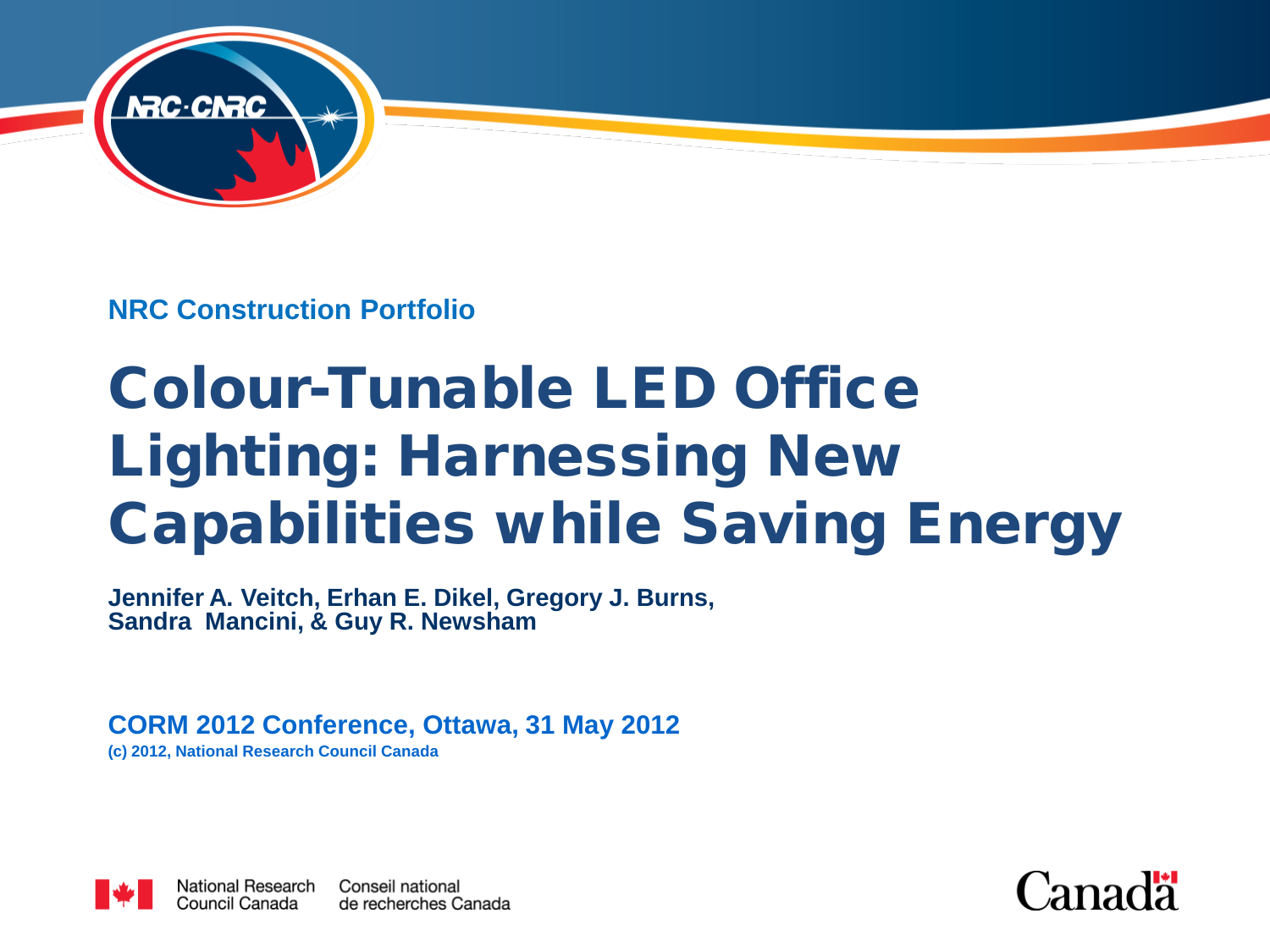# Individual Control

#### • Individual control over illuminance:

- $\rightarrow$  positive affect
- $\rightarrow$  performance
- $\rightarrow$  higher satisfaction
- $\rightarrow$  health & well-being



• What about tunable colour?

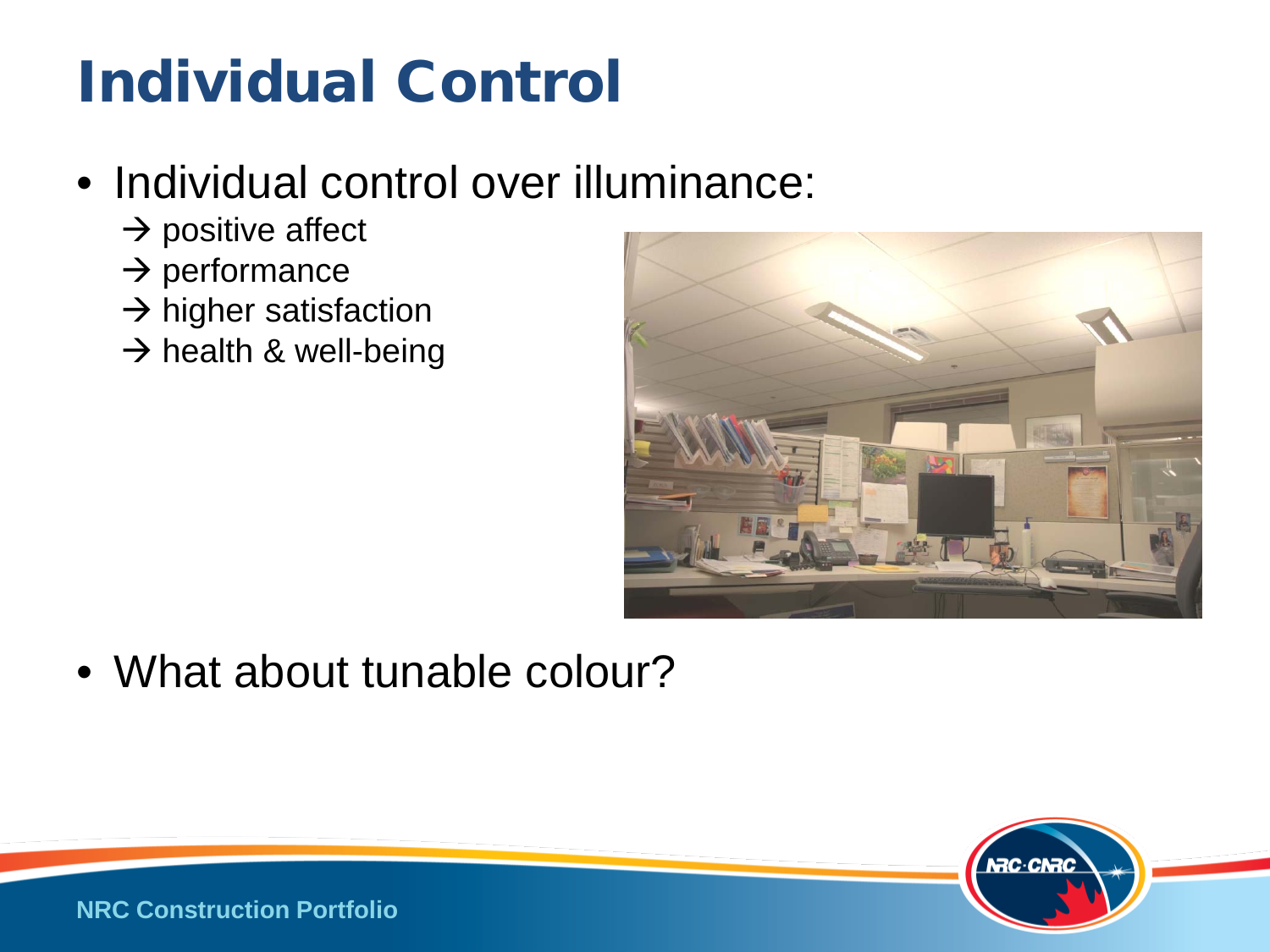### Ex 1: Scale Model

















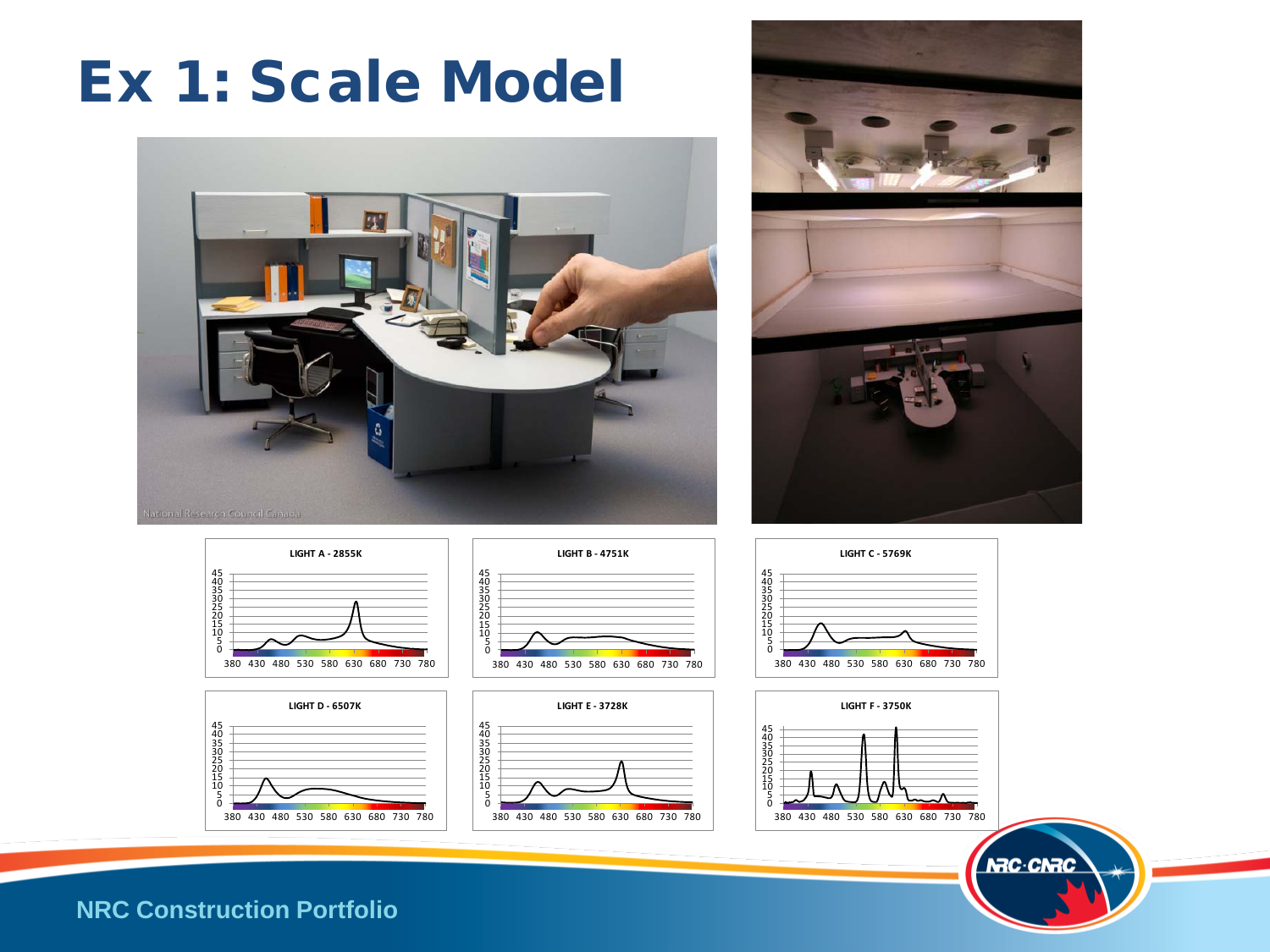### Ex 1: Procedure / Results

• Scale ratings of pre-sets: pleasantness, colourfulness, brightness



- Free choice using 5 channels
- Illuminance-constrained (450-550 lx) choice

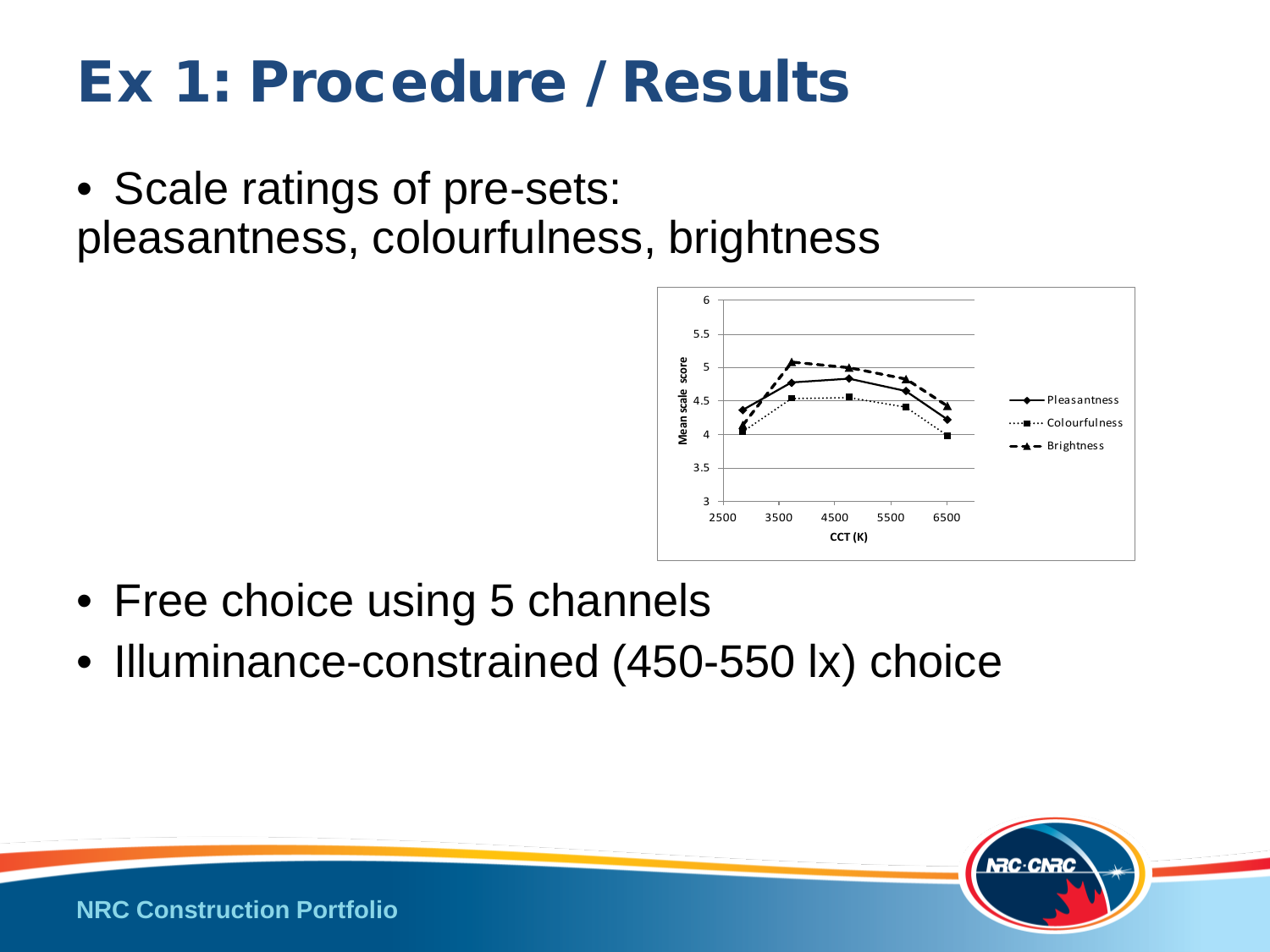



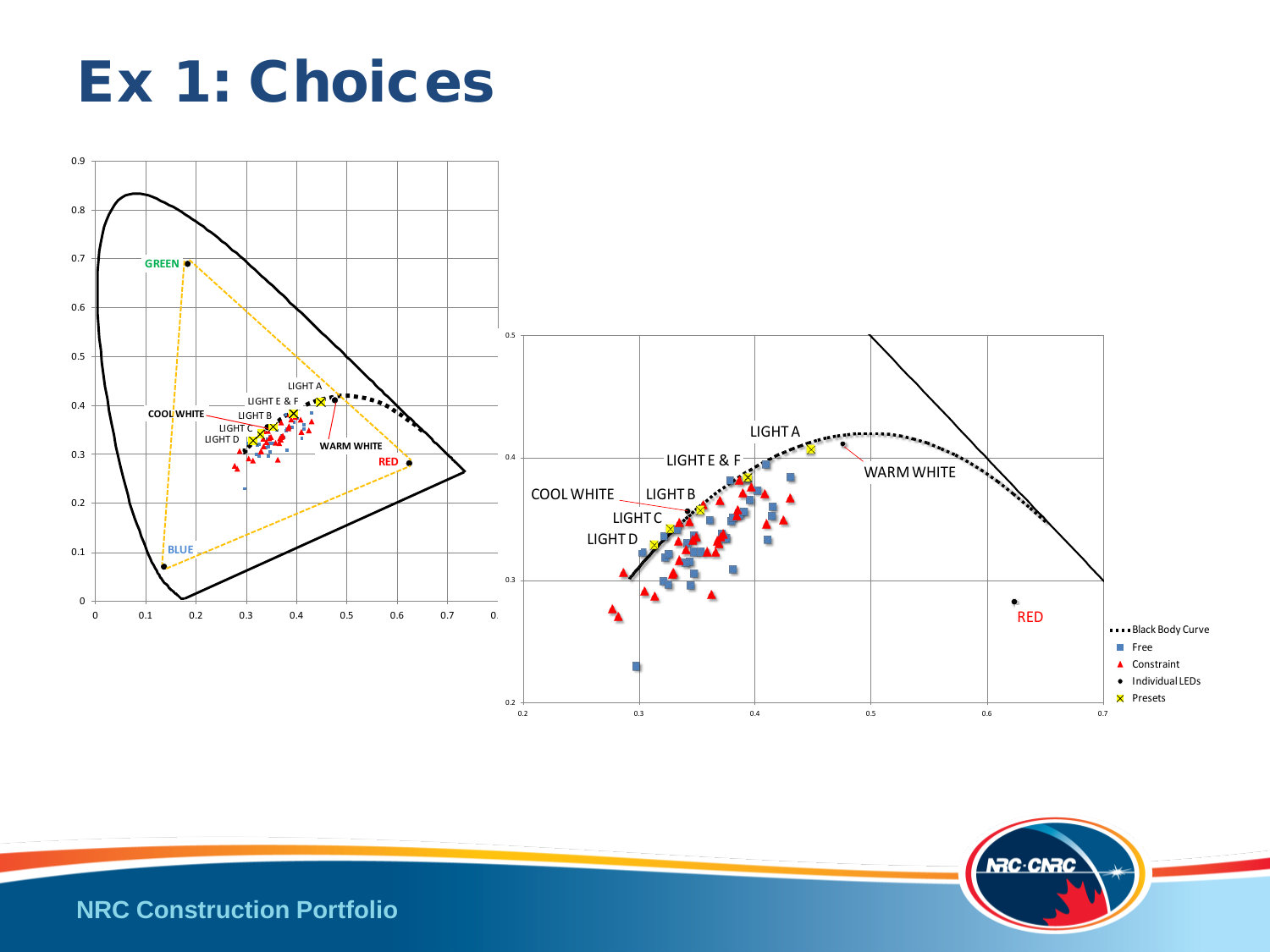### Ex 1: Choices

| <b>Measure</b>                | Condition        | Median    | Mean      | <b>SD</b> | Min      | <b>Max</b> |
|-------------------------------|------------------|-----------|-----------|-----------|----------|------------|
| Ave $E$ ( $\vert x \rangle$ ) | Free             | 1042      | 992       | 391       | 109      | 1578       |
| Ave $E$ ( $\vert x \rangle$ ) | Const.           | 540       | 517       | 50        | 320      | 553        |
| CCT(K)                        | Free             | 4470      | 4747      | 2027      | 2832     | 14016      |
| CCT (K)                       | Const.           | 4280      | 5013      | 2091      | 2726     | 11321      |
| CRI                           | Free             | 87        | 82        | 16        | 29       | 95         |
| <b>CRI</b>                    | Const.           | 83        | 82        | 11        | 55       | 96         |
|                               | CQS Free         | 91        | 89        | 6         | 70       | 96         |
|                               | CQS Const.       | 91        | 89        | 5         | 76       | 96         |
|                               | $\Delta uv$ Free | $-0.0135$ | $-0.0145$ | 0.0109    | $-0.047$ | 0.005      |
|                               | Auv Const.       | $-0.012$  | $-0.0121$ | 0.0094    | $-0.042$ | 0.006      |

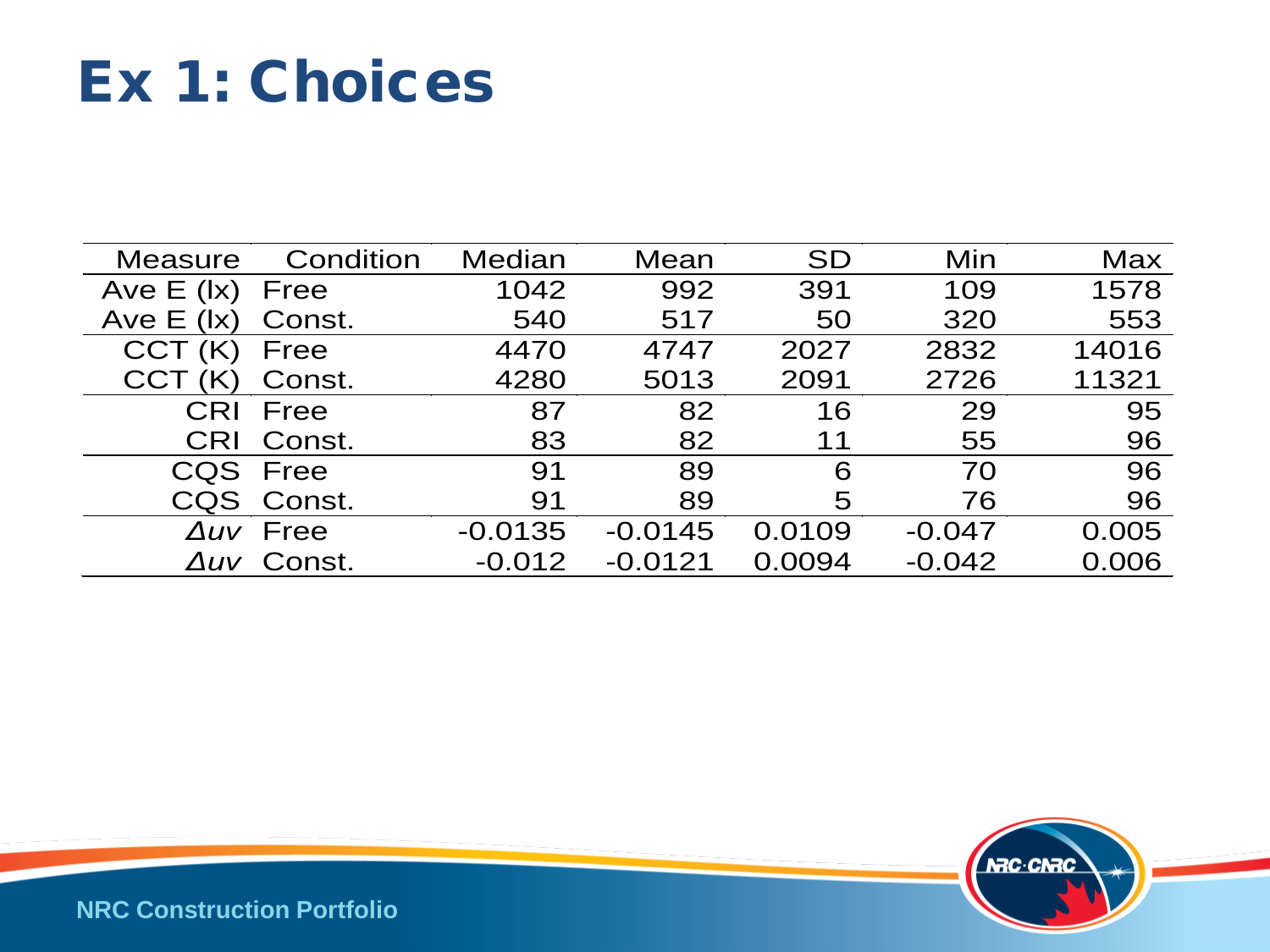# Ex 2: Setting & Lighting







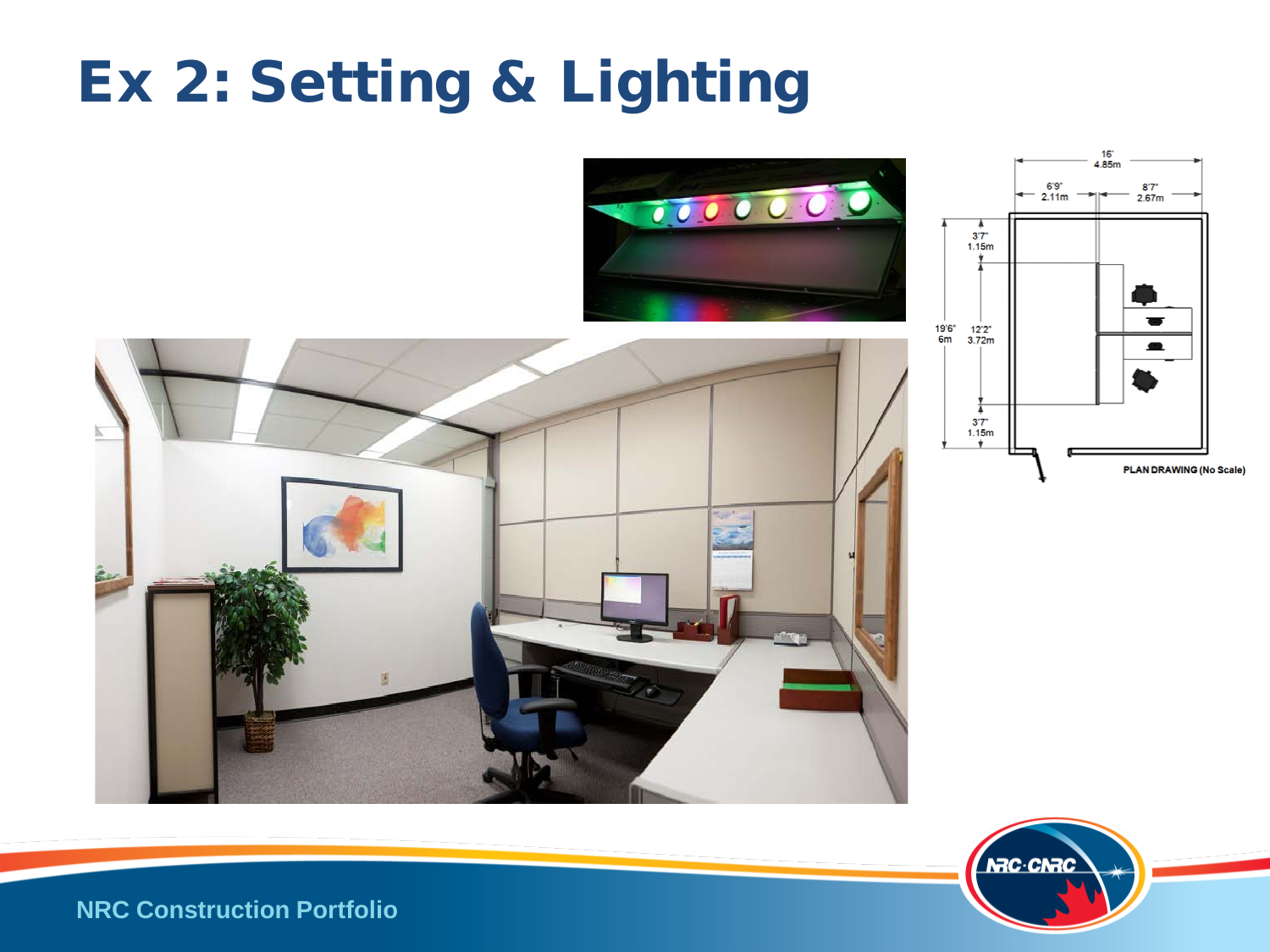### Ex 2: Procedure

|                                 |           | No Change | Choice      |       |  |
|---------------------------------|-----------|-----------|-------------|-------|--|
| <b>Lighting for Periods 1-2</b> | 3000K     | 6500K     | 3000K       | 6500K |  |
| Lighting @ Period 3-4:          | Unchanged |           | Self-Chosen |       |  |







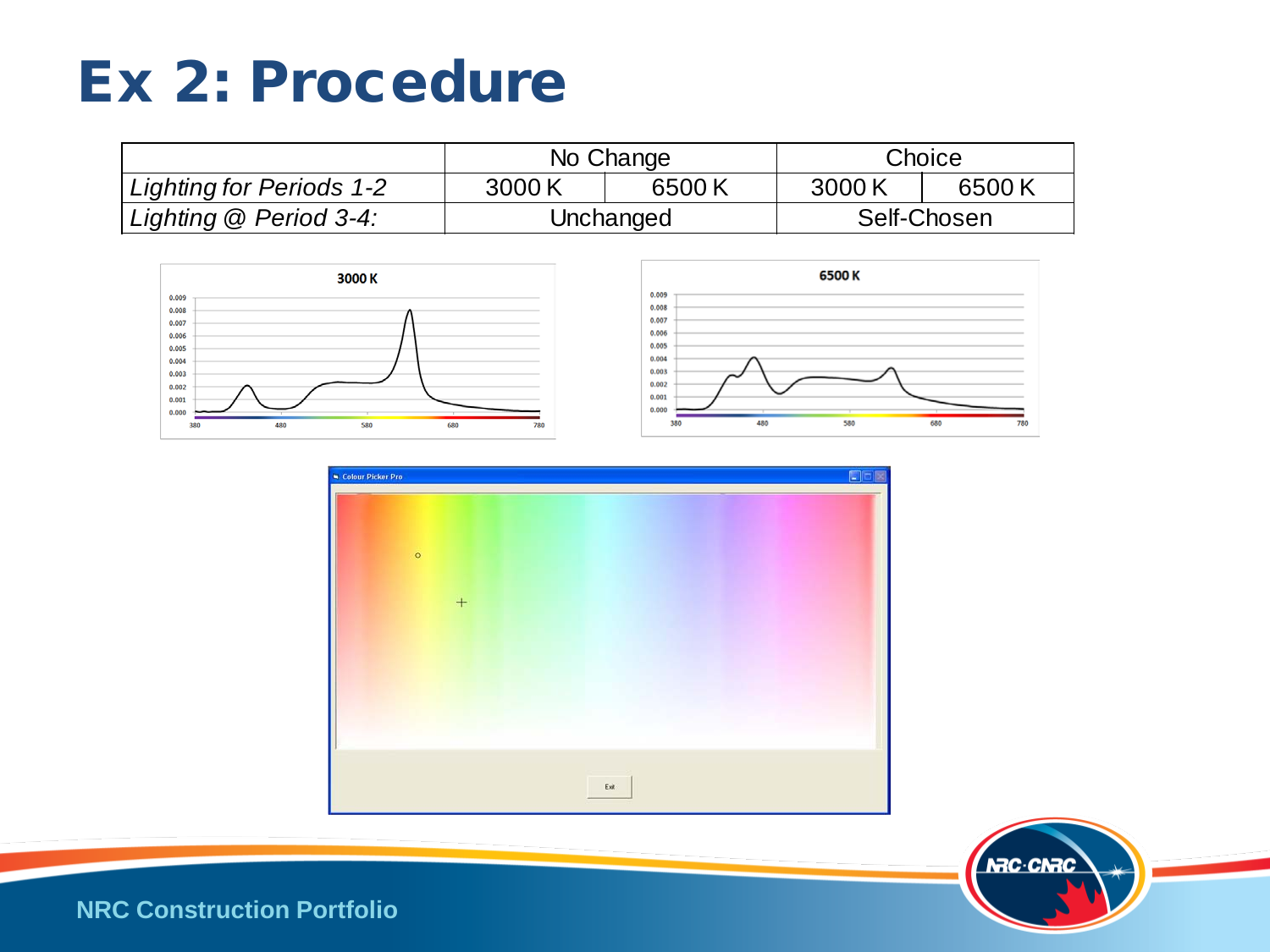## Ex 2: Frequency of Use



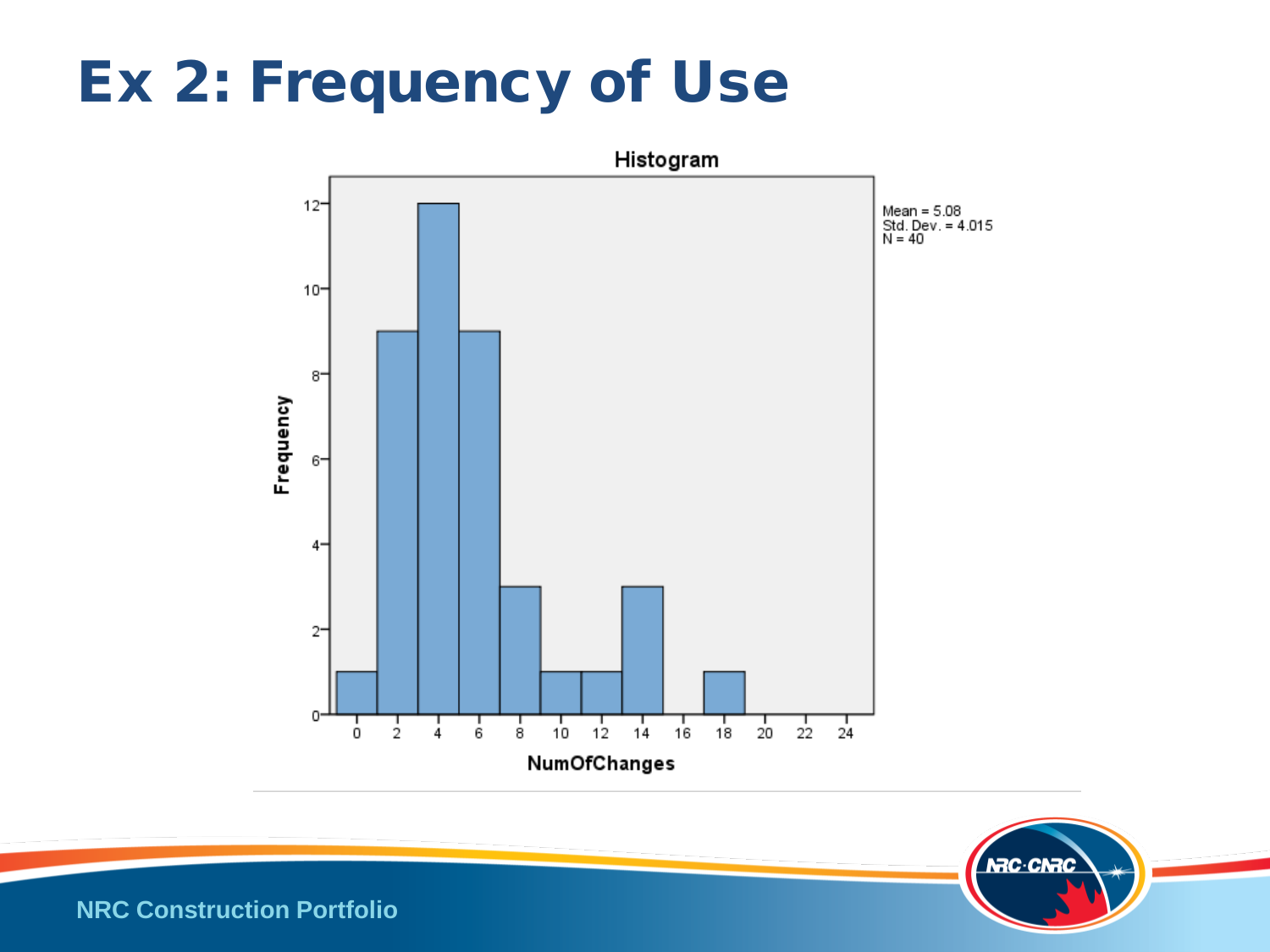# Ex 2: First Spectrum Chosen

• Starting spectrum had no effect on colour-tuning choices (MANCOVA not statistically significant).

| Initial  |        | CCT(K)     | Δuν          | <b>CRI</b>   | CQS      |
|----------|--------|------------|--------------|--------------|----------|
| Spectrum | Ν      | M(SD)      | M(SD)        | M(SD)        | M(SD)    |
|          |        |            |              |              |          |
| 3000 K   | 19     | 5751(1568) | .0106(.0167) | 86(7.58)     | 87(6.01) |
|          |        |            |              |              | 86(4.52) |
|          |        |            |              |              |          |
|          |        |            |              |              |          |
| 3000 K   | 20     | 6149(1495) | .0081(.0145) | 86(4.41)     | 86(4.16) |
| 6500 K   | 19     | 5828(1554) | .0106(.0129) | 86(5.93)     | 86(4.77) |
|          | 6500 K | 21         | 6085(1371)   | .0078(.0146) | 86(5.08) |

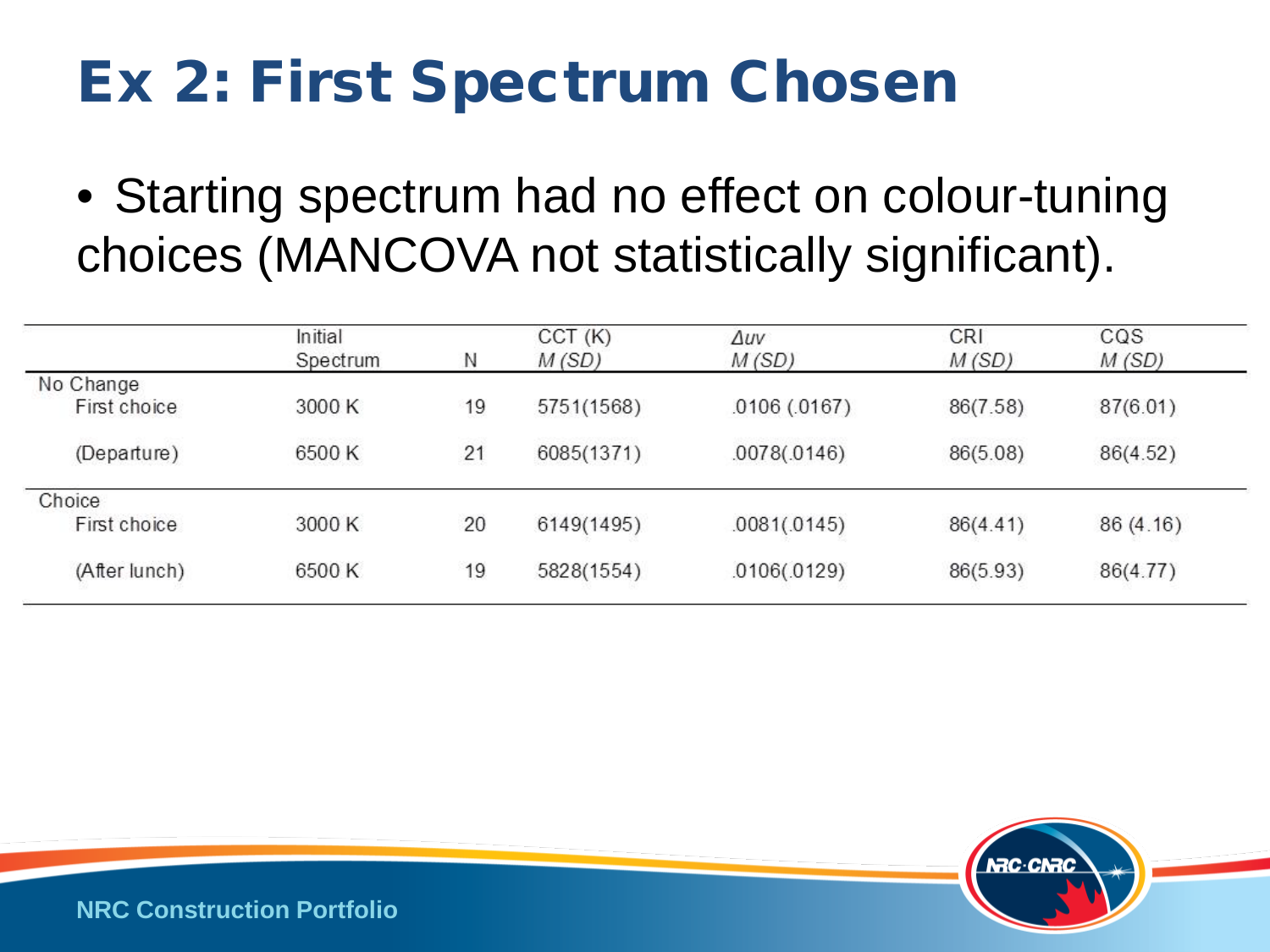### Ex 2: Final Choices



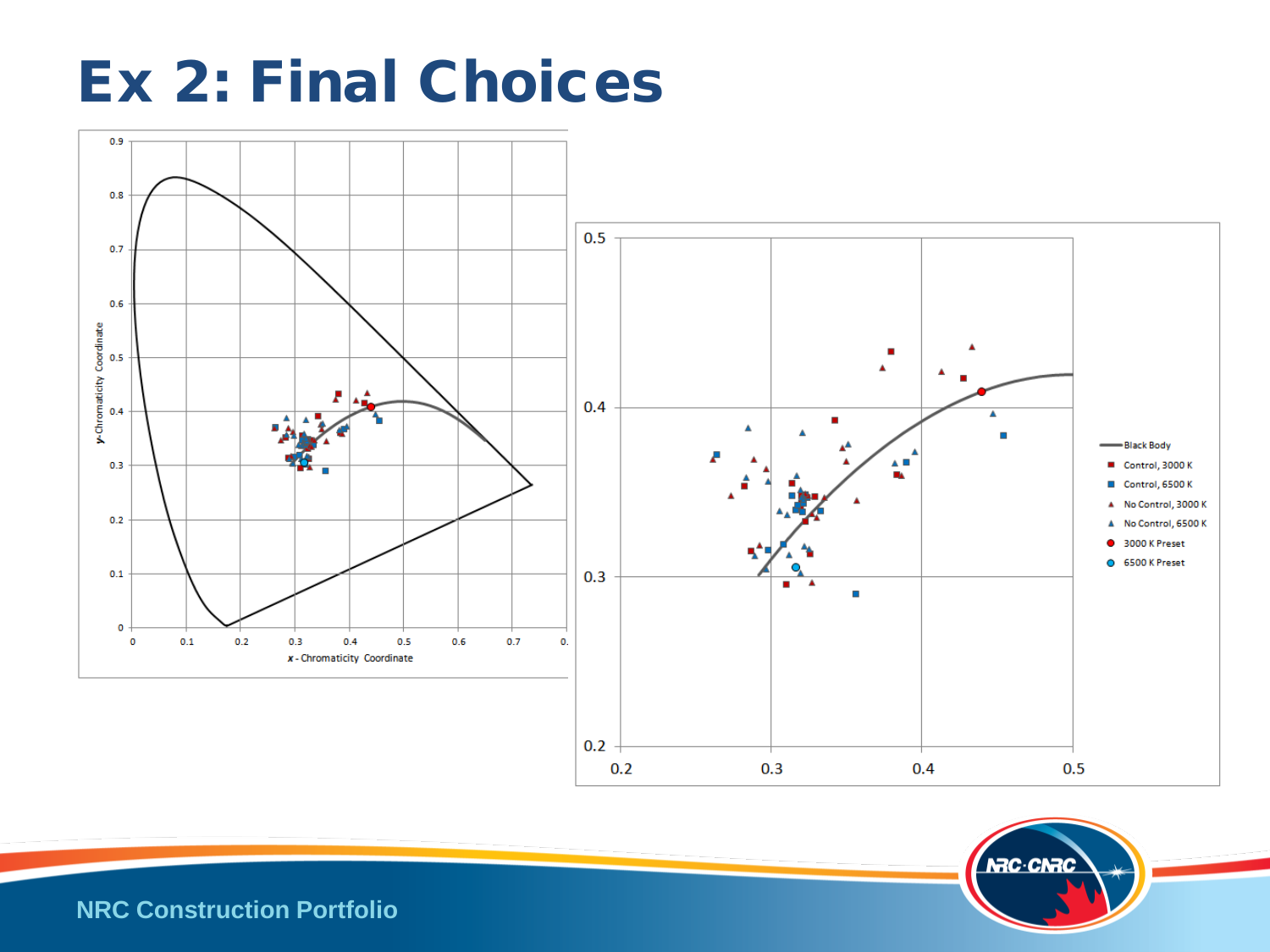### **Discussion**

- People do choose a range of spectra, but...
	- what they choose depends on what's available.
	- the concept of colour-tuning is unfamiliar.
- Participants with control said they liked it.
- Control interfaces for tunable colour need research attention.